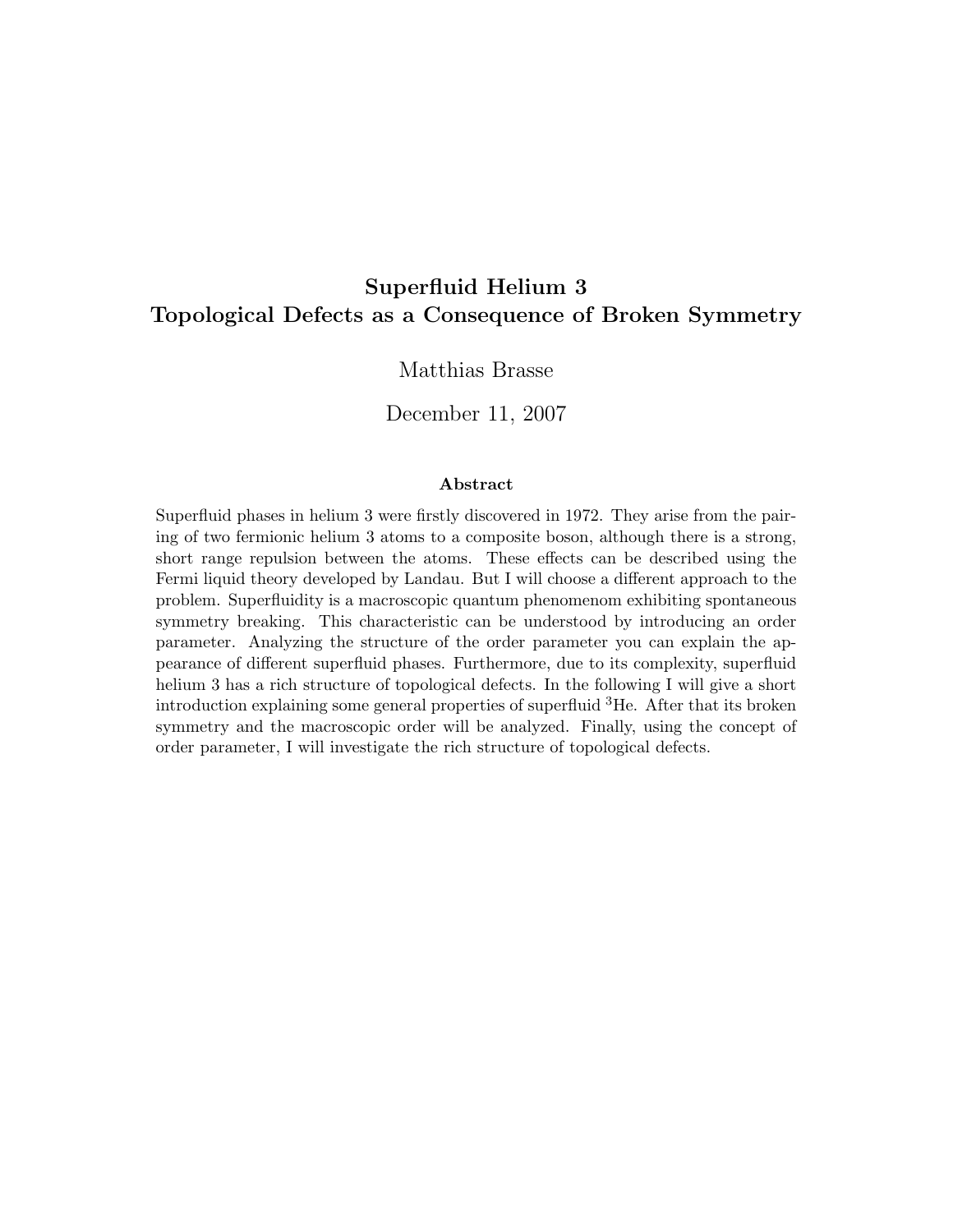#### 1 Introduction

Helium 3 and helium 4 are remarkable systems in condensed matter physics. Unlike all other fluids, they do not solify if the pressure is below some 30 bar. The origin of this phenomenom is given by the uncertainty principle. Particles can never be at rest, but they have always a zero-point motion. Since the helium mass is very small and the attractive interaction between two atoms very weak, the helium atoms cannot form a lattice due to strong oszillations even at zero temperature. This characteristic makes helium unique among all liquids and allows us to observe quantum effects on a macroscopic scale. In  ${}^{4}$ He one observes a second-order phase transition into a superfluid state at around 2.2 K, in which the liquid can flow frictionless through narrow pores. In  ${}^{3}$ He, such a transition was not found for a long time. Finally, in 1972, Lee, Osheroff and Richardson found superfluid phases in <sup>3</sup>He and in 1996 they received the Nobel Prize for this discovery. The transition temperature is around 2.7 mK. The striking differences in the behaviours of both helium isotopes is a consequence of quantum statistics. <sup>4</sup>He is a Boson and therefore Bose-Einstein statistics apply. At low temperatures particles condense into the ground state and superfluidity is believed to be a manifestation for Bose-Einstein condensation. In contrast to that, <sup>3</sup>He is a Fermi system, governed by the Pauli exclusion principle, which forbids a macroscopic occupation of the ground state. As shown by Leggett  $[1]$ , the atoms in <sup>3</sup>He form a pair, which has many similarities with the condensation of Cooper pairs in superconductivity. The main difference is the fact that in superconductors, the attractive interaction between the two electrons is due to the exchange of a phonon. Whereas in <sup>3</sup>He, there are no phonons available. To overcome the strong repulsive interaction at short distances in this case, the Cooper pairs consisting of two <sup>3</sup>He atoms must be in a state with non-zero angular momentum L. Thus its wavefunction vanishes at the origin. Theoretically the pairing of two helium 3 atoms can be explained very good applying the Fermi liquid theory developped by Landau. It turns out that p-wave pairing is favourable and that there must be two distinct superfluid phases (Fig. 1), which were discovered 1972 as mentioned above. Those are referred to as A and B phase. Applying a magnetic field, another phase appears, the so-called  $A_1$  phase.

In the following I will choose another approach to explain the appearance of three superfluid phases in <sup>3</sup>He. It is one of the many systems, where you can observe spontaneously broken symmetry. Obviously superfluidity, i.e. the formation of Cooper pairs, is a new state of order which appears when cooling under the transition temperature. This transition into an ordered state is continous. You can introduce an order parameter which expresses quantitatively the state of order. The concept of symmetry breaking applies to many systems in condensed matter physics. The most common example is a ferromagnet, where a transition from paramagnetismus to ferromagnetismus takes place. Other examples are superconductors and superfluid helium 4. But this concept is not only restricted to condensed matter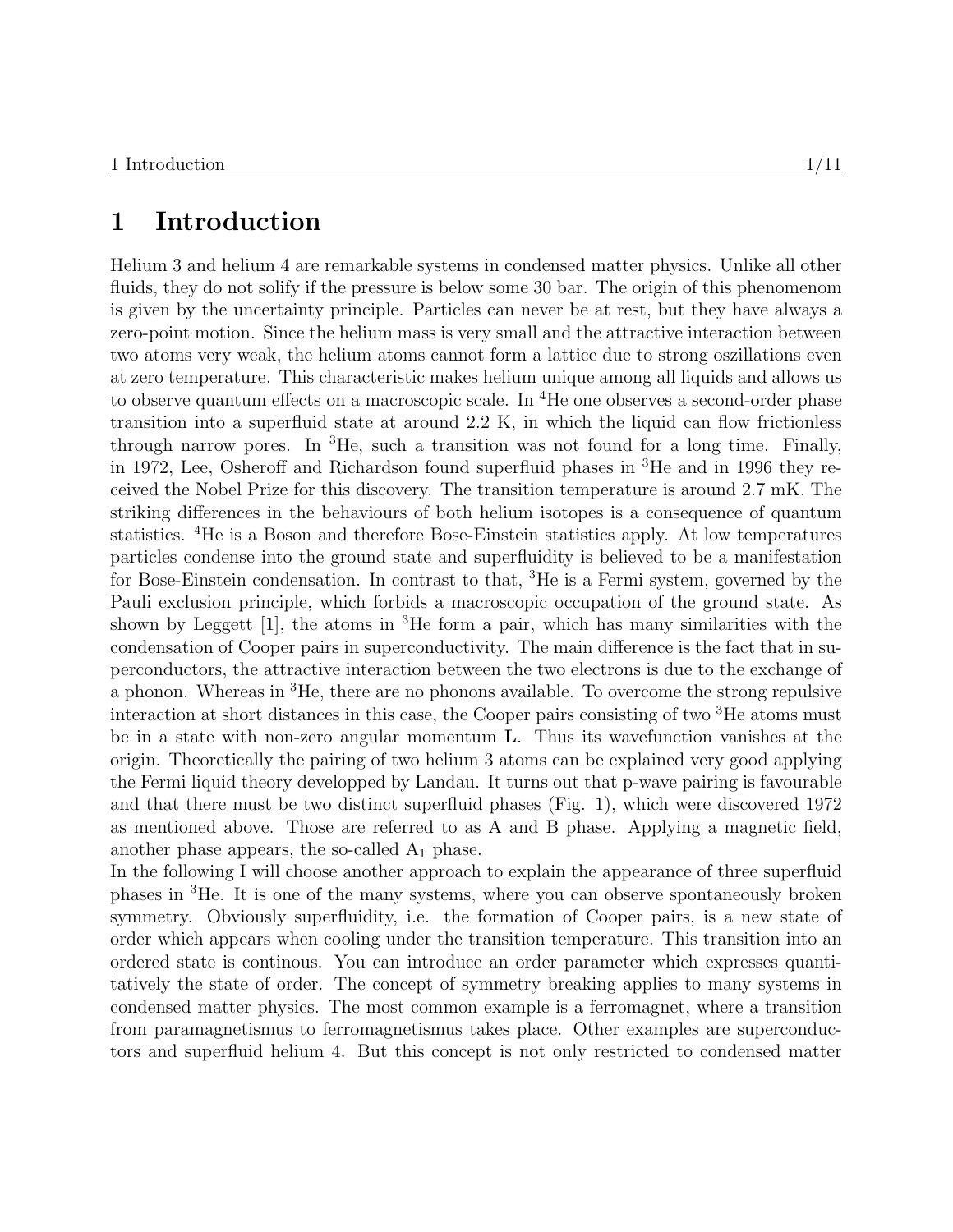

Figure 1: Phase diagram of <sup>3</sup>He without external field. There are two superfluid phases A and B. In <sup>3</sup>He-B a phase transition occurs represented by the dashed line.

physics. Also in particle physics, cosmology, the early universe and in neutron stars there are many examples of spontaneous broken symmetry. <sup>3</sup>He turned out to be the ideal test system to understand this concept. As we will see later, the structure of <sup>3</sup>He Cooper pairs has internal degrees of freedom. This is the origin for the appearance of remarkable phenomena in <sup>3</sup>He, as for example topological defects. They are usually localised regions in which the superfluid density  $\rho_s$  vanishes. Thus there is no order in this particular region. Well known are the examples of vortex lines in  ${}^{4}$ He. But in addition to that, we see in  ${}^{3}$ He also defects without a normal core, planar defects and much more. In this paper I will first discuss the concept of spontaneous symmetry breaking in <sup>3</sup>He and introduce the order parameter for the different superfluid phases. After that I will give an introduction into the vast field of topological defects in superfluid helium 3.

# 2 Spontaneous Broken Symmetry in <sup>3</sup>He

As already mentioned, the superfluid phases of Helium 3 can be understood if you consider symmetry arguments. By cooling under the transition temperature  $T_c$ , there is a new state of order, because Cooper pairs have formed. To describe this property one introduces an order parameter, which is zero above  $T_c$  and non-zero below the transition. In order to gain a full understanding of all the aspects of symmetry breaking in <sup>3</sup>He, you have to apply homotopy group theory. But here I will just present the main ouline and results which can be understood heuristically.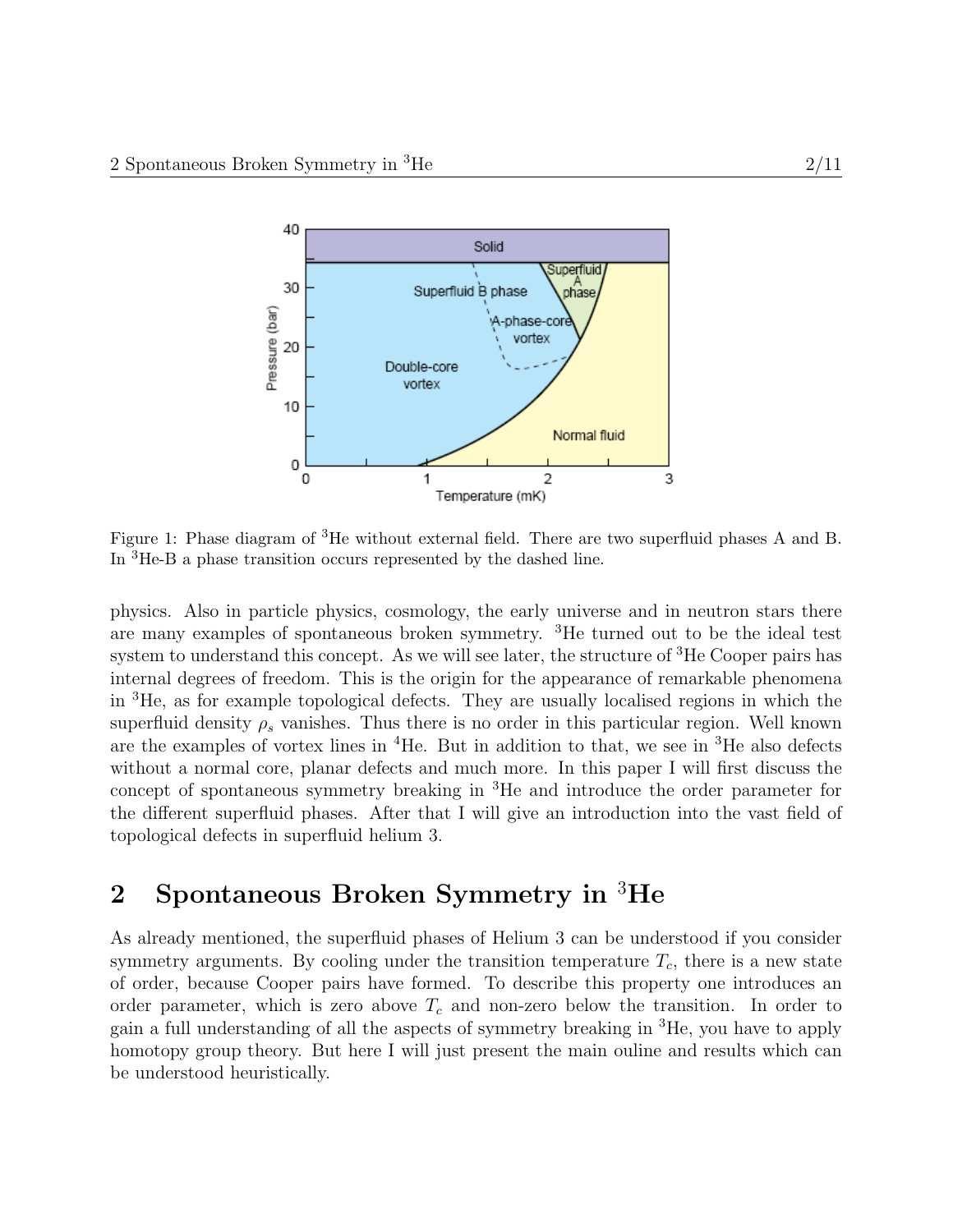

Figure 2: Illustration of a two-dimensional model of  ${}^{3}$ He: (a) isotropic paramagnetic liquid, (b) B-phase, (c) A-phase

At first we have to examine our system concerning its symmetry. To avoid the strong repulsive interaction at short distances, the Cooper pairs are in a p-wave state. They must form a spin triplet because their overall wavefunction must be antisymmetric. Therefore we have three degrees of freedom in spin  $(S_z = -1, 0, 1)$  and orbital  $(L_z = -1, 0, 1)$  space, in total  $3 \times 3 = 9$ internal degrees of freedom. The symmetry group  $G$  can be written as

$$
G = (SO3)L \times (SO3)S \times U(1).
$$
 (1)

The groups  $(SO_3)_L$  and  $(SO_3)_S$  describe three dimensional rotations in orbital space and in spin space respectively. The last term, i.e. the unitary group  $U(1)$ , expresses the gauge invariance of the system. Above the transition the system is invariant under separate rotations in all three groups. There is no long range order and our liquid is isotropic. Symmetry breaking implies, that below the transition the group G is not invariant any more under its full symmetry group, but just under a subgroup. The breaking of the gauge symmetry  $U(1)$  is fundamental for superfluids and superconductors. The Hamiltonian for liquid helium 3 above  $T_c$  is invariant under global gauge transformation. But below the transition temperature this is not the case any more, i.e. the symmetry of the overall phase of the order parameter is broken. Consequently there is long range order. But what about the other symmetries, namely the angular momentum and spin? They could be also broken, either independently of each other or together in a relative sense. We will consider a two-dimensional system of <sup>3</sup>He, as can be seen in Fig. 2, in order to visualize the symmetry breaking in the orbital and spin group.

The dashed vectors represent the spin degree of freedom  $\hat{d}$ , whereas the straight vectors stand for the angular momentum  $l$  of the Cooper pair. Both can vary only in the plane. Picture (a) illustrates a possible configuration without any broken symmetries, thus in two dimensions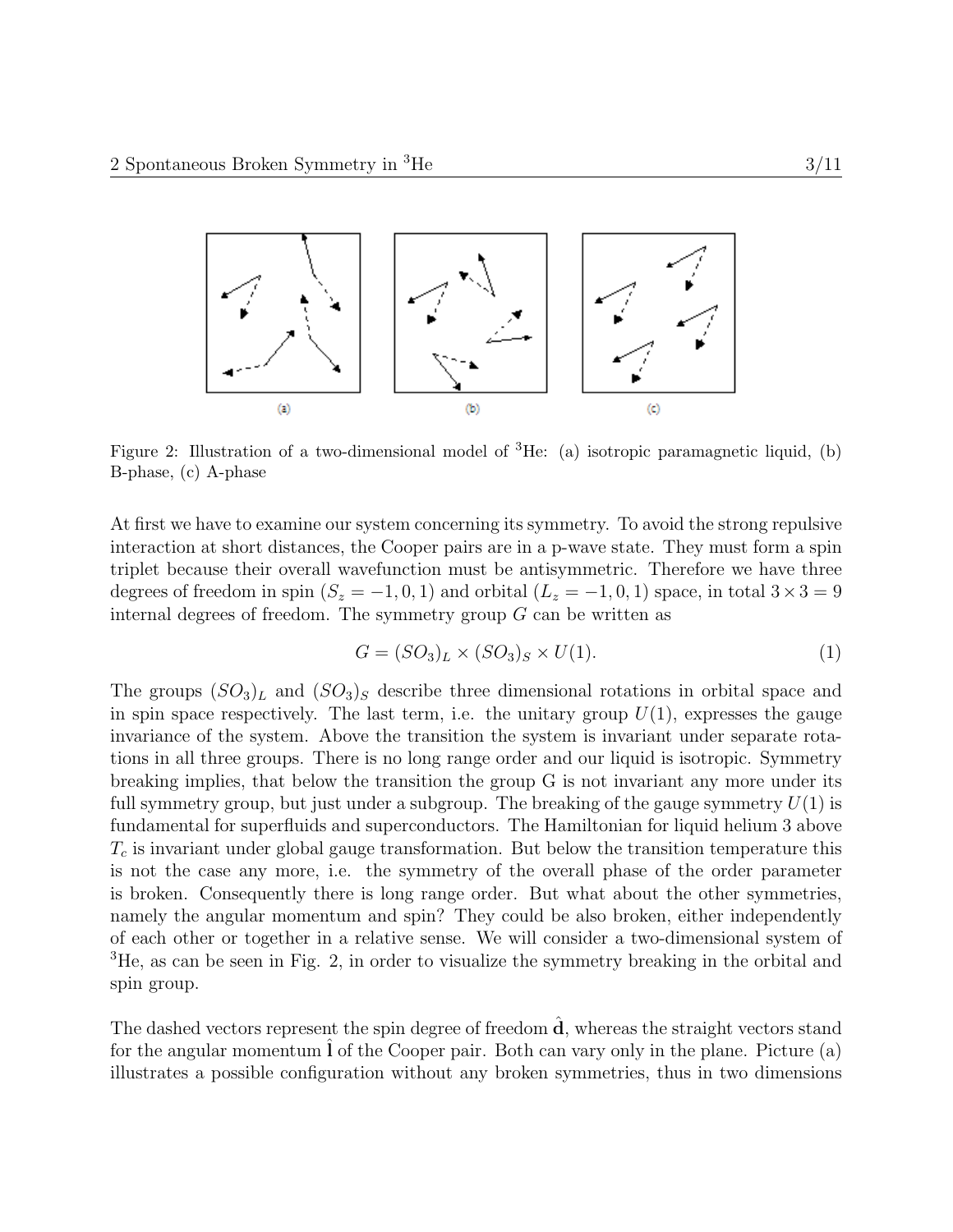$G$  is given by

$$
G = U(1)_L \times U(1)_S \tag{2}
$$

The other two pictures both show examples of broken symmetries in the 2D configuration. In picture (b), the combined symmetry of angular momentum and spin is broken. If you think of both degrees of freedom as independent of each other, there is no state of order. Just in the common sense symmetry is broken, since the relative orientation of spin and angular momentum is always the same. This type of symmetry breaking is characteristic for the so-called B phase in  ${}^{3}$ He. But nevertheless a linear combination of **d** and **l** is still isotropic. For this reason this phase is sometimes referred to as pseudo-isotropic. In picture (c) the symmetry breaking is obvious, both angular momentum and spin are ordered. Consequently there is no symmetry remaining in the system. This particular symmetry breaking occurs in the A phase. Apparantly the internal degrees of freedom of a spin-triplet p-wave state would allow a lot more configurations, where the symmetry is spontaneously broken. Why are only two phases present in zero magnetic field? To answer this, the Landau free energy of the different configurations has to be considered. Only the phase with the lowest free energy will be realised in practice. It was shown by Balian and Werthamer [2] using the weak coupling approach, that the B-phase is the most stable one. If one goes beyond this regime and also includes strong coupling effects, then there is also another stable phase referred to as the A phase. This was shown by Anderson and Brinkman [3]. If we bear in mind, that also the gauge symmetry in superfluid helium is broken, we see that we have broken symmetry in combined degrees of freedom. This property distinguishes  ${}^{3}$ He from superconductors or  ${}^{4}$ He and gives rise to the very rich structure of topological defects.

#### 3 Order Parameter

So far, we have only considered a two-dimensional model of superfluid helium. Now this view will be extended into three dimensions and I will introduce the order parameter for this system. The expressions for the order parameters can be derived rigorously using methods of group theory [4]. I will just present the results and some useful interpretion. A superfluid is a liquid consisting of two components; a normal component and a superfluid component. The superfluid fraction behaves like a single macroscopic particle with a wavefunction  $\Psi(\mathbf{r})$ , which is called order parameter. It expresses quantitatively the state of order. In systems having one internal degree of freedom, e.g. superconductors or  ${}^{4}$ He, the order parameter is just a complex number and is given by  $\Psi(\mathbf{r}) = |\rho_s|^2 e^{i\Phi(\mathbf{r})}$ . But as already mentioned, superfluid helium 3 in three dimensions possesses more internal degrees of freedom. Spin and orbital rotations each contribute three degrees of freedom, which makes nine in total. Additionally we have the gauge invariance. Hence the order parameter  $A_{ij}$  will be a complex  $3 \times 3$  matrix.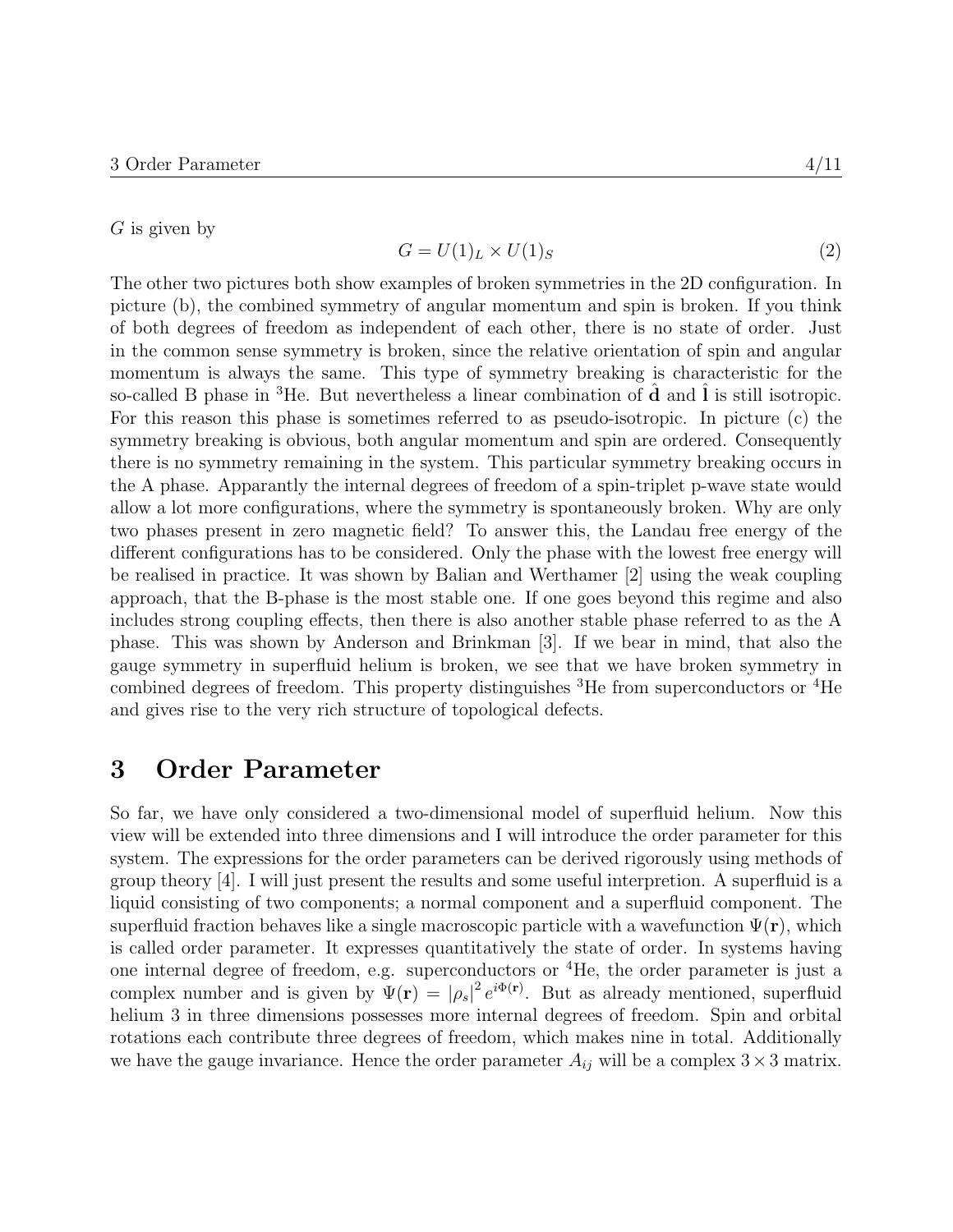In general, it can be written as a linear combination of spherical harmonics  $X_{S_i}$  and  $\Upsilon_{L_j}$ . Consequently we obtain

$$
A_{ij} = \sum_{ij} a_{ij} X_{S_i} \Upsilon_{L_j} \tag{3}
$$

In the B phase, angular momentum and spin are isotropic, if you view them as independent of each other. They couple to a total angular momentum  $\mathbf{J} = \mathbf{S} + \mathbf{L} = 0$  [5]. All states  $L_z = \pm 1, 0$ and  $S_z = \pm 1, 0$  are equally occupied, which is reasonable, because of the isotropy constraint. Therefore there are three equal components of the order parameter:  $a_{+-} = a_{00} = a_{-+}$ . It can be shown [6], that it has the form

$$
A_{ij} = |\Delta_B(T, P)| e^{i\Phi} R_{ij}
$$
\n<sup>(4)</sup>

where  $\Phi$  is the overall phase and  $R_{ij}$  describes rotation of spin and orbital spaces in a common sense.  $\Delta_B(T, P)$  is a pressure and temperature depending amplitude. As you see, the order parameter is also invariant under a simultaneous three-dimensional rotation in spin and orbital space, as claimed above.

According to our investigation above, the A phase is anisotropic in spin space as well as in angular momentum space. The Cooper pairs are in a state with  $L_z = 1$  and  $S_z = 0$ , so that only  $a_{0+} \neq 0$  [5]. Its order parameter is given by

$$
A_{ij} = \left| \Delta_A(T, P) \right| \hat{d}_i(\hat{m}_j + i\hat{n}_j) \tag{5}
$$

with  $\hat{\mathbf{l}} = \hat{\mathbf{m}} \times \hat{\mathbf{n}}$ . It depends on the unit vectors  $\hat{\mathbf{l}}$  and  $\hat{\mathbf{d}}$ , representing the direction of the angular momentum of the Cooper pairs and the orientation of the spin wave function respectively. All Cooper pairs in this phase have the same orbital axis determining the orbital anisotropy and simultaneously its spontaneous ferromagnetic moment. Another example, where an orbital anisotropy along  $\tilde{I}$  occurs, are liquid crystals. A magnetization along  $\tilde{I}$ however is characteristic for orbital ferromagnets. An interesting result of this behaviour is the fact that many properties, for example viscosity, are different in directions parallel or perpendicular to l. In addition to that we find magnetic anisotropy, described by the vector d, which is sometimes referred to as spontaneous magnetic anisotropic axis. This axis is common in spin antiferromagnets. You see, that  ${}^{3}$ He-A inherently contains special features of other systems in condensed matter physics, making it unique among all of them.

The third experimentally observed phase is the  $A_1$  phase, which is only present at non-zero magnetic field. The order parameter looks like the following:

$$
A_{ij} = |\Delta_{A_1}(T, P)| (\hat{d}_i + i\hat{e}_i) (\hat{m}_j + i\hat{n}_j)
$$
\n(6)

The Cooper pair is in the state  $L_z = 1$ ,  $S_z = 1$ . Thus it shows like the A phase orbital ferromagnetism, but also ferromagnetic ordering of the spins.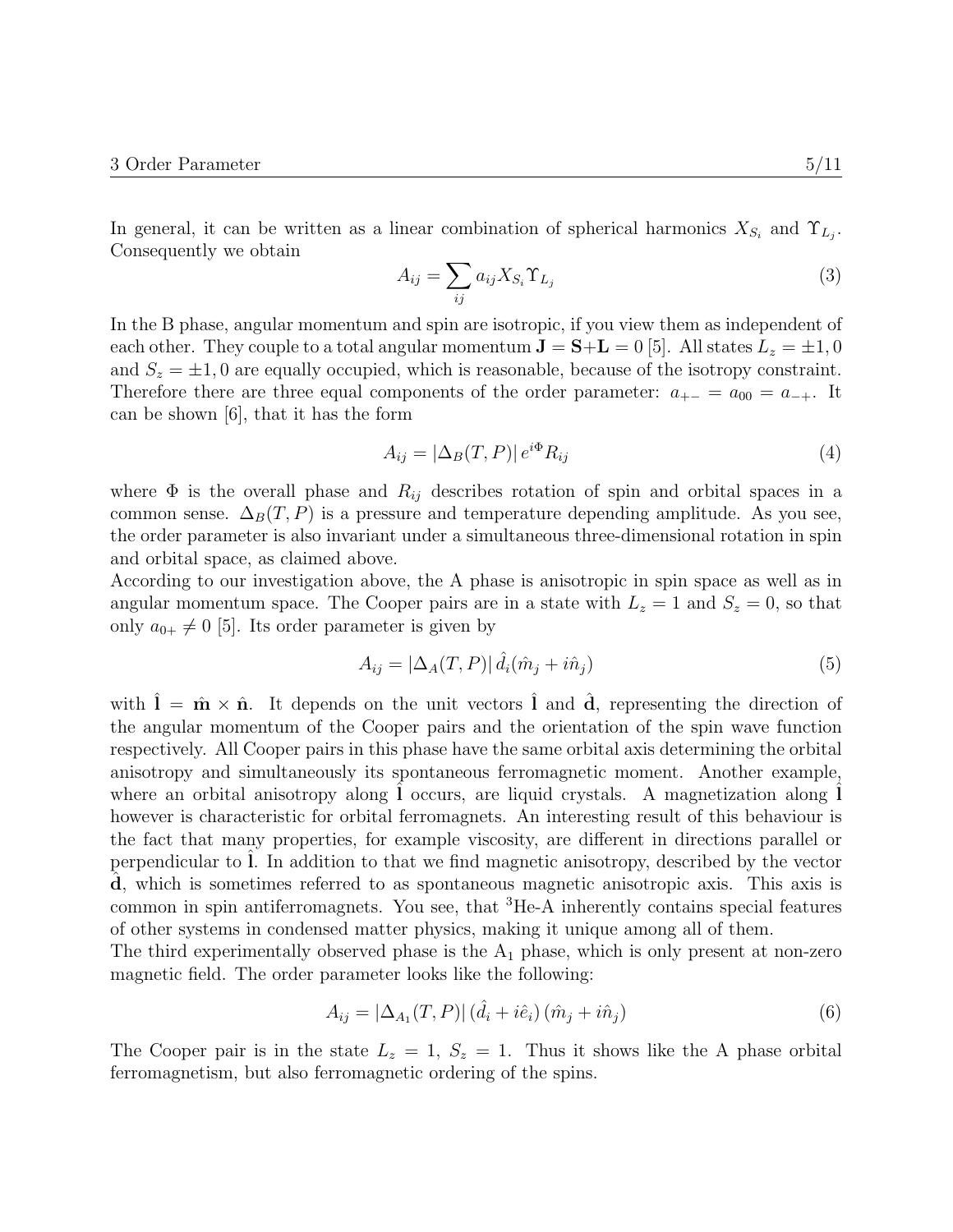## 4 Investigation of Topological Defects

Now we are prepared to investigate some of the many phenomena arising from the spontaneous broken symmetry in <sup>3</sup>He. As already mentioned, the broken gauge symmetry gives rise to the phenomenom called superfluidity. What effects are caused when symmetries in orbital and spin space are broken? Obviously the preferred directions of spin and angular momentum can never be uniform in the whole systems, because there are walls, boundaries or other limiting effects. But a varying order parameter leads to an increase of the free energy, or in other words, spatial variation of long range order in the condensate is not favorable [4]. Therefore the order parameter contains a certain rigidity, which tries to prevent a nonuniform state of order. The competition of these two forces leads to new configurations called textures. Especially singular textures, where the superfluid density vanishes, are interesting. In these regions the fluid is normal and those textures are called topological defects. We will see, that defects in <sup>3</sup>He can take the form of points, lines and planes.

In the following I will mainly focus on line defects, also called quantum vortices. Their appearance can be predicted theoretically, but they have also been observed experimentally using nuclear magnetic resonance  $(NMR)$  measurements on rotating <sup>3</sup>He. Superfluidity is the result of the helium atoms forming a macroscopic quantum state. Mathematically spoken, it appears because the order parameter is a complex number. To describe the motion of the superfluid component, you introduce a superfluid velocity. In isotropic superfluids, like superconductors or  ${}^{3}$ He-B, it is given by:

$$
\mathbf{v}_s = \frac{\hbar}{2m} \nabla \Phi(\mathbf{r}) \tag{7}
$$

 $\Phi(\mathbf{r})$  is the phase of the governing order parameter, and m is in our case the mass of a Helium atom. Since  $v_s$  is a gradient field, its rotation vanishes. Therefore a superfluid cannot rotate like a normal liquid, but vortex lines will develop. This fact gives rise to a quantized circulation  $\kappa$  in a rotating superfluid. In a simply connected, i.e. vortex free, liquid the circulation is

$$
\kappa = \oint \mathbf{v} \cdot d\mathbf{l} = \int (\nabla \times \mathbf{v}) \cdot d\mathbf{S} = 0.
$$
 (8)

But in a rotating system containing singularities, we obtain:

$$
\kappa = N \cdot \frac{h}{2m} \tag{9}
$$

N is called the topological charge or winding number, classifying the given defect. Thus a vortex represents a field configuration which is characterized by a non-zero winding number. The situation is different in <sup>3</sup>He-A. Since the A phase is not isotropic the expression for  $v<sub>s</sub>$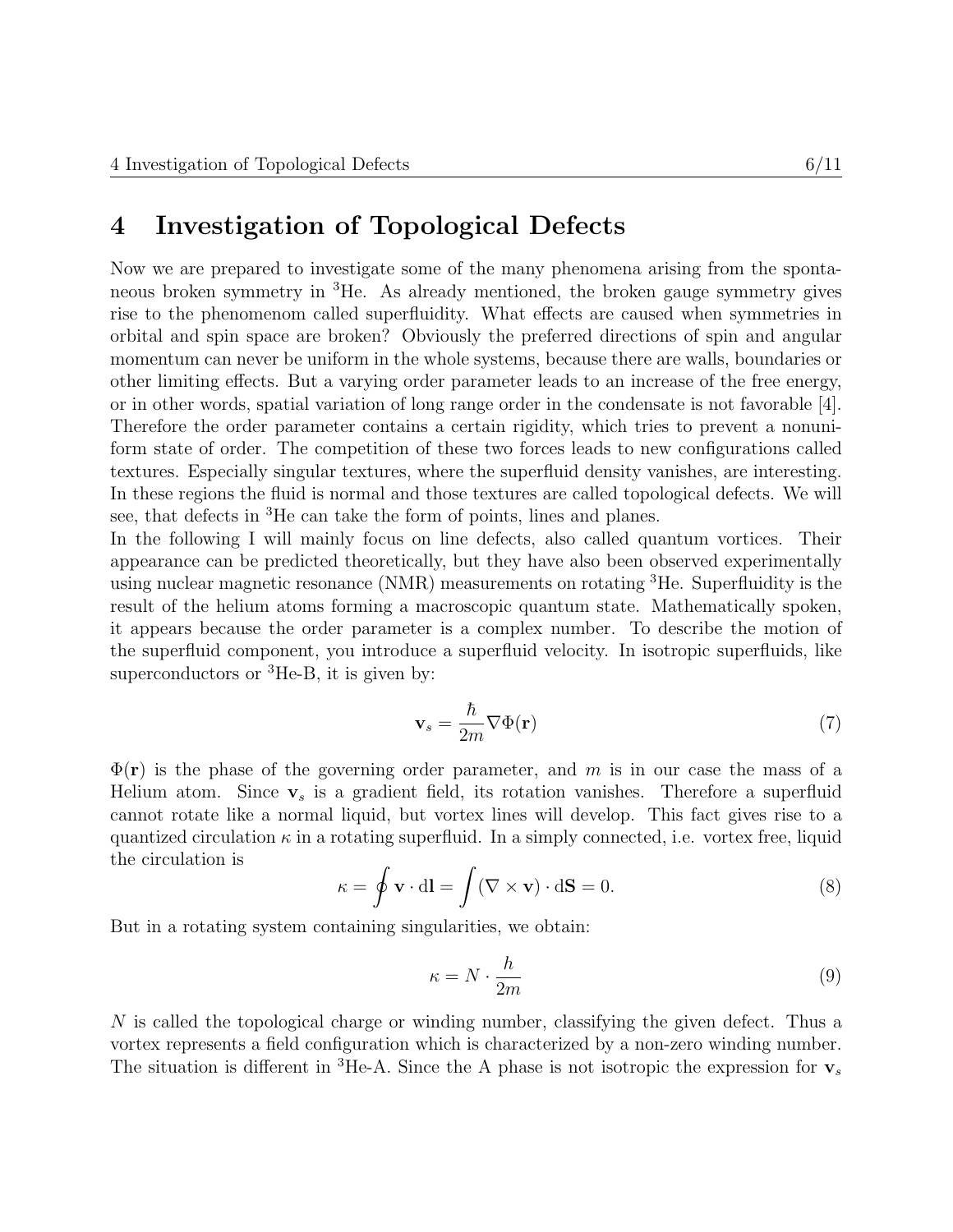differs from the one above. You can work out using the order parameter given above (5) that the superfluid velocity yields [7]:

$$
\mathbf{v}_s = \frac{\hbar}{2m} \sum_i \hat{m}_i \cdot \nabla \hat{n}_i \tag{10}
$$

Thus the curl of the velocity field does not vanish in general. The superflow is only irrotational, when I is a planar field. In this case the rotation  $\nabla \times \mathbf{v}_s$  is equal to zero. But usually a superfluid current is globally unstable in the A phase, if you do not take interactions or boundaries into consideration.

In order to see, which vortices are present at certain conditions, the following strategy is inevitable. At first, the textures have to be grouped into classes defined by their topological charge. Secondly, within these classes you subdivide into symmetric classes. At last, to obtain the stable textures, the Landau free energy has to be minimized. The results provided by theory can then be compared to experiments using NMR. A comprehensive discussion about the topology of vortices in  ${}^{3}$ He can be found in [8]. Here I will present some results showing which vortices are stable or at least metastable and can be observed in rotating superfluid <sup>3</sup>He.

Let's start with the A phase. Although the curl of  $\mathbf{v}_s$  is non-zero, there is homogenous rotation possible. This is because there are inhomogeneous textures in the l field. All in all four topolocially different vortex structures occur [9], whose existence depends crucially on the external field H and the angular velocity  $\Omega$  of the rotating vessel. Moreover the dipole interaction between the Cooper pairs tends to align  $l$  and  $d$ . If this happens you talk about a locked configuration. Basically there are two different types of vortices possible, namely singular ones and continous vortices. Singular linear defects have a normal core and cannot be dissolved. In continuous vortices, the order parameter vanishes nowhere and thus  $v_s$  is defined everywhere, also in the core. It can be shown, that line defects with even number of circulation are continous. But these vortices are not stable because they can be transformed into a configuration with continuous vorticity [10]. In contrast, odd charged topological defects are always singular and therefore stable.

Which vortices occur in <sup>3</sup>He-A? Firstly there is a continous unlocked vortex (CUV) with topological charge  $N = 2$ . Moreover a singular vortex (SV) with  $N = 1$  can be observed, especially at low angular velocity. This vortex consists of two cores, one hard core with radius of the order of the coherence length,  $\xi \approx 10$  nm, and a soft core with a radius of the order of  $\xi_D \approx 6 \mu$ m. In the hard core  $v_s$  vanishes, while in the softcore always  $l \neq \pm d$  yields. This softcore contains all of the vorticity.

A very interesting kind of linear defects are vortices with topological charge  $\pm \frac{1}{2}$  $\frac{1}{2}$  (Fig. 3(a)). Those are locked vortices and they are favoured in a low magnetic field. Their appearance can be understood quite easily. The wavefunction must be single valued upon circling a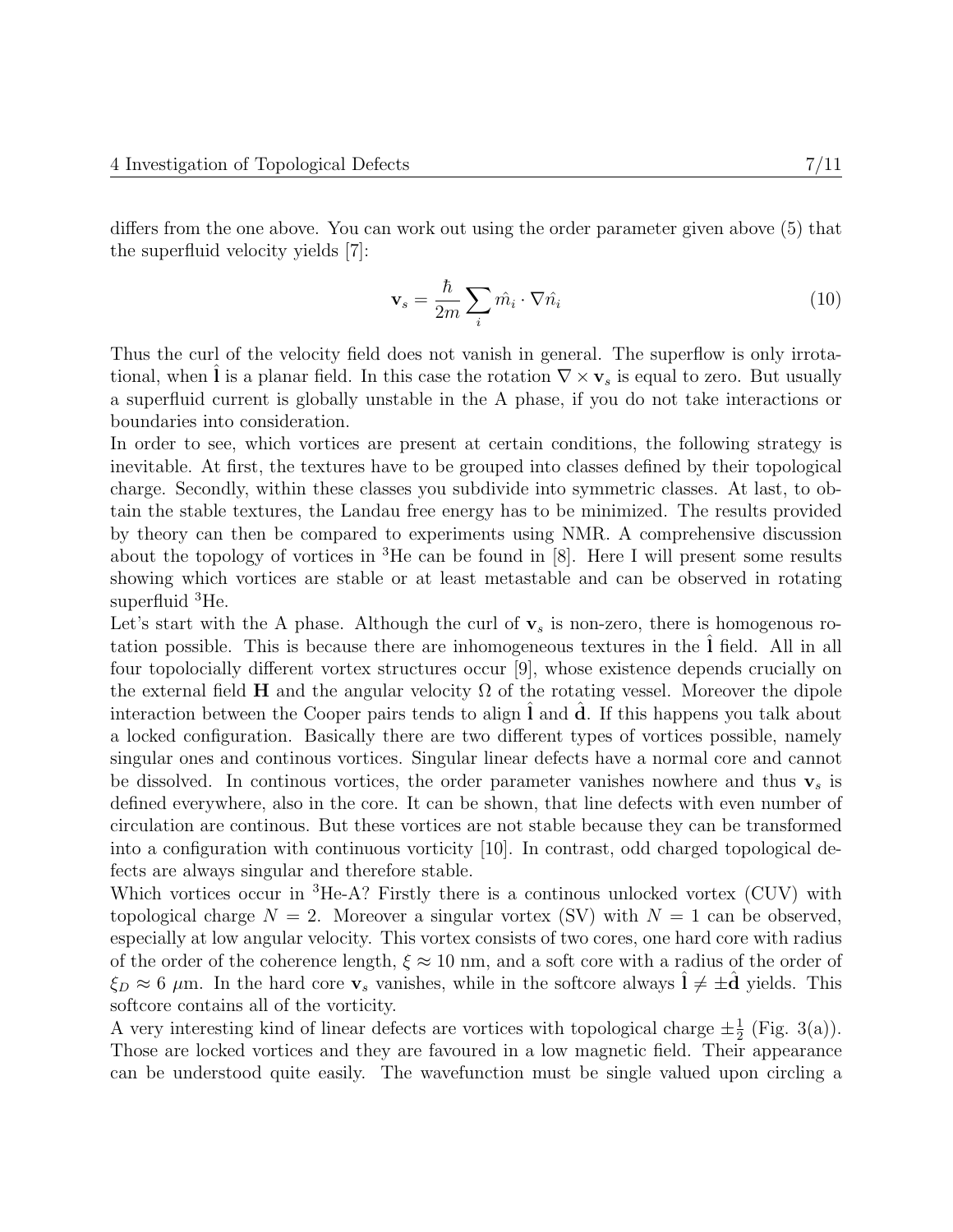

Figure 3: (a) l- and d-vector field around a half quantum vortex (b) d-vector field around two half-quantum vortices with charge  $\pm 1/2$ . The vortices are glued together [5].

closed contour in the superfluid. So the phase of the order parameter can only change by multiple integer values of  $2\pi$ ,  $\Psi(\mathbf{r}) \to \Psi(\mathbf{r})e^{i2\pi m}$  with m being an integer. In section 3 we saw that the order parameter is a product of two spherical harmonics representing spin and orbital space. If we consider a change of  $\pm \pi$  in the phase of both parts,  $\Upsilon(\mathbf{r}) \to \Upsilon(\mathbf{r})e^{\pm i\pi}$ ,  $X(\mathbf{r}) \to X(\mathbf{r})e^{\pm i\pi}$ , and take the resulting sign change into account  $[\hat{\mathbf{d}} \to -\hat{\mathbf{d}}]$ , we get an overall phase change of  $2\pi$ . Thus half quantum vortices are stable, but they always coincide with a singularity in the spin space. Finally there exist vortex sheets (VS) having the same quantum number as the continous unlocked vortex. The difference between them is their spatial arrangment. The CUV forms a periodic lattice while VS form a series of soliton planes. In VS the relative weak dipole interaction leads to an alignment of  $\bf{l}$  and  $\bf{d}$ , either parallel or antiparallel. Between two configurations of parallel and antiparallel aligned momenta a domain wall develops, called soliton wall, to which the vortices are bound. This is an example for a stable planar defect which can be seen in Fig. 4.

Many sorts of interaction between vortices and boundaries arise, which can theoretically lead to more complicated structures. I want to mention one particular interesting case, where two half quantum vortices with charge  $+1/2$  and  $-1/2$  interact and form a spin soliton as can be seen in Fig. 3(b). This configuration is analogous to the quark confinement in high energy physics. The vortices are glued together by the uniform dˆ texture between them [5].

As seen above, the B phase is pseudo-isotropic, meaning that the superfluid is degenerate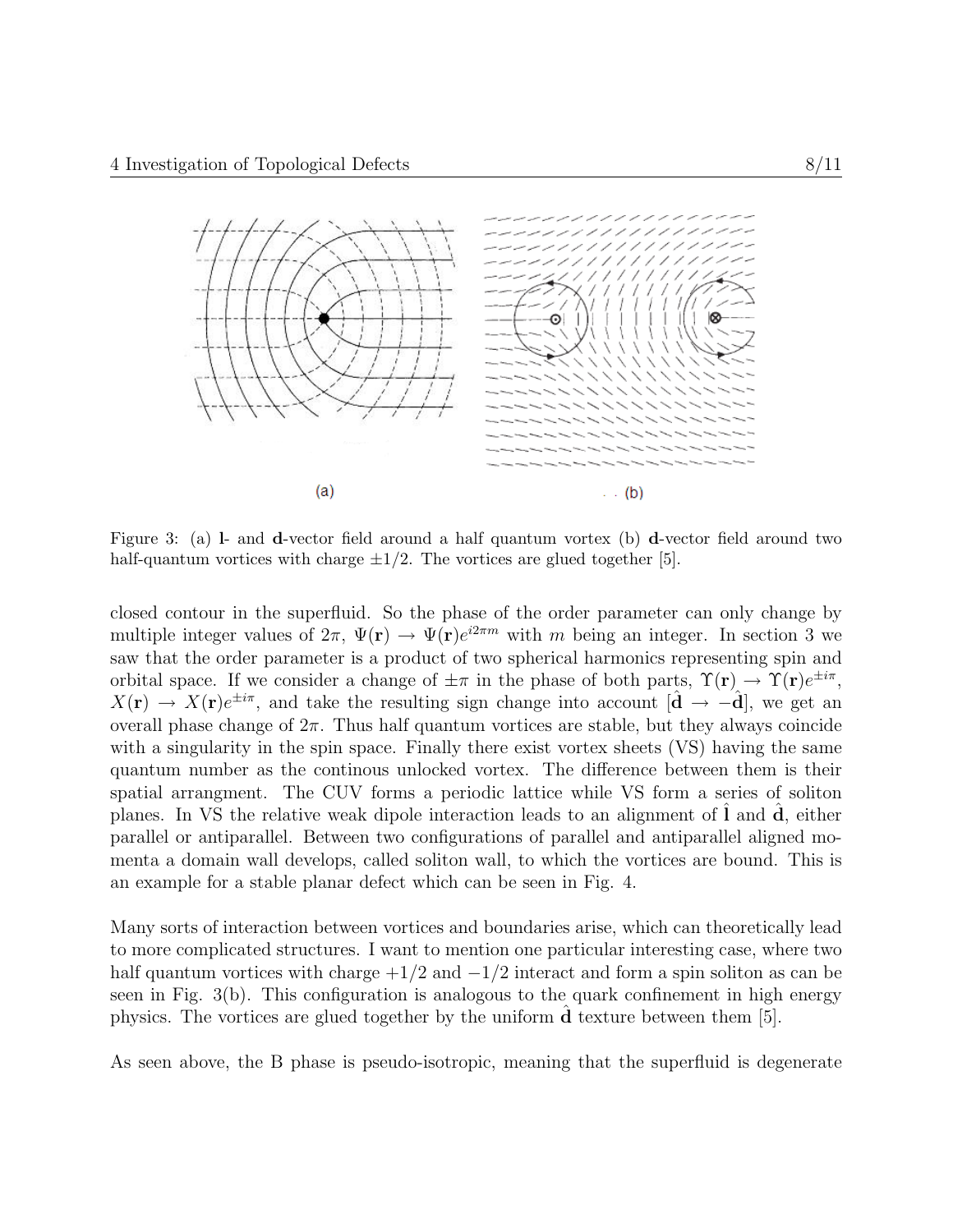

Figure 4: Vortex sheet in the A phase in a rotating cylinder [11]

with respect to rotation about the orbital and the spin axis. Hence it was believed for a long time, that the vortex structure in  ${}^{3}$ He-B would be the same as in  ${}^{4}$ He. This was proved to be wrong when observing the first NMR experiments, which show that there must be a spontaneous phase transition in the vortex core. In order to understand the vortex structure of the B-phase you have to classify the vortices according to their symmetries. It turns out, that they can be divided into axisymmetric and non-axisymmetric vortices. Moreover, the nature of ordering within the cores can vary a lot. As in the A-phase, the core does not even need to be normal, but can be continous. In this case the order parameter is "flared out" at the centre of the vortex, and the vorticity is absorbed into a nonsingular configuration. The axisymmetric vortices can be subdivided into five states depending on their internal symmetry. These are labeled with  $o, u, v, w, uvw$ . The energetically most favourable one is the v-vortex, which has a superfluid core. The existence of the many vortex core structure leads to transitions between different configurations, as can be seen in Fig. 1.

Given a superfluid in rotation, the v-vortex is the most stable one at high pressures. But as one goes to lower pressures, there is a vortex transition into a state which is called doublecore vortex. This is a nonaxisymmetric vortex, consisting of two centres both carrying half a quantum of circulation, similar to Fig. 3(b). So there is a change in topology of the vortexcore matter, which is another interesting consequence of the symmetry breaking in <sup>3</sup>He.

The last kind of vortex appearing in  ${}^{3}$ He-B is called spin-mass-vortex (SMV). But this configuration is only metastable among the two previous vortices and does not form a lattice. In addition to the circulation of mass around the vortex, there is also a spin flow. Thus particles with opposite spin move in opposite directions. SMV's usually form a composite two-quantum vortex or they are attached to the walls (5).

Summarizing, there are in total seven different line defects which can be observed experi-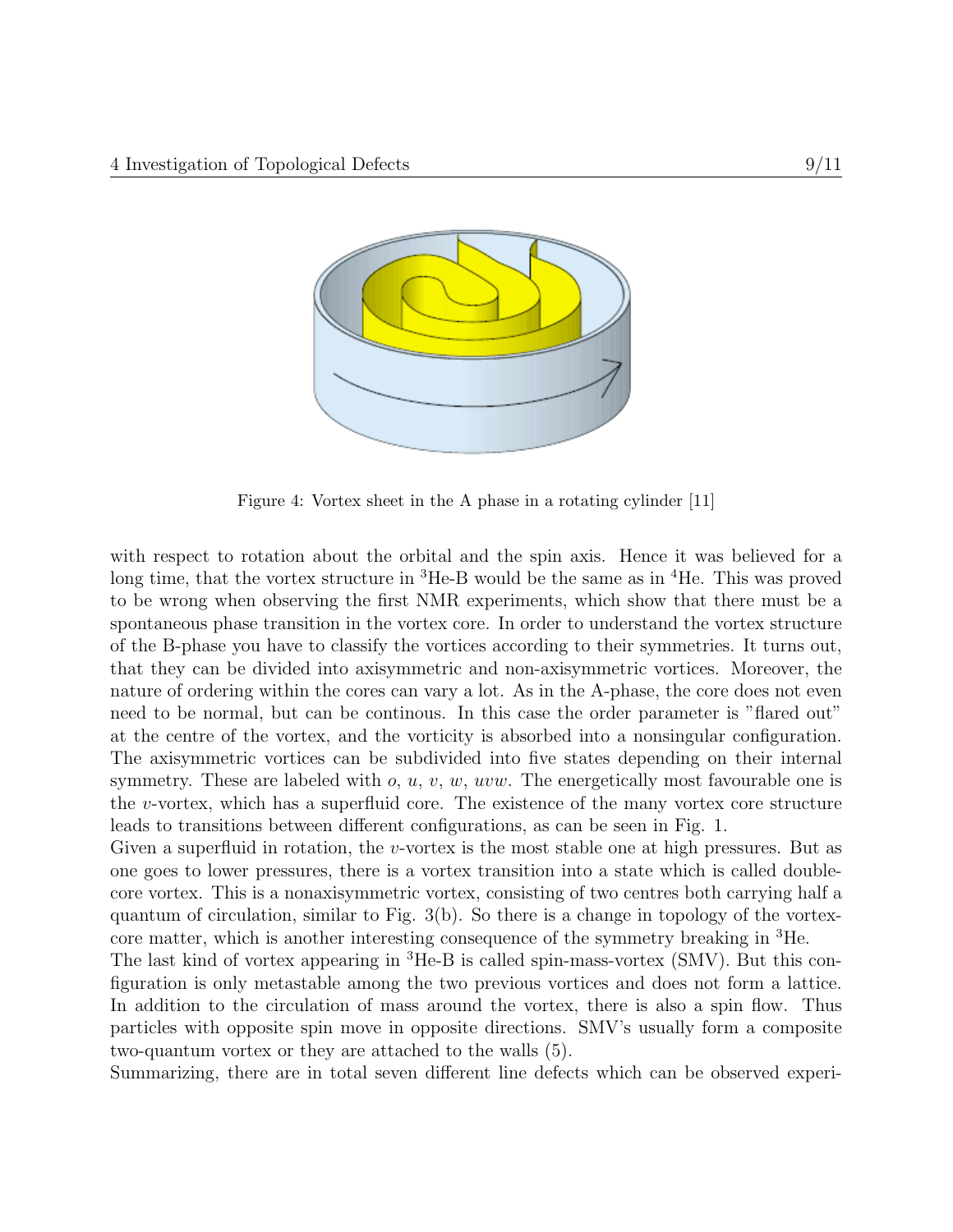

Figure 5: The yellow dots stand for the usual vortices with mass circulation. The black dots are SMVs, either attached to the wall or tied together by a soliton tail [11]

mentally. In theory, the field of quantum vortices in superfluid <sup>3</sup>He is very vast and to cope with all appearing phenomena the application of homotopy theory is indispensable.

In addition to line defects there are many more exotic textures which can occur in such a system. Further examples are point defects. They can also be studied using homotopy theory. Here, the singularity is contracted into a point. In the B phase, point defects with a nonsingular core exist and they are being referred to as monopoles or hedgehogs [6]. These defects can be present at the edge of planar defects. The A phase supports point defects as well, but only in the spin part of the order parameter. This time, they are established as termination point of a nonsingular line defect in the spin part [4].

A very special point defect can occur in <sup>3</sup>He-A in a spherical vessel. It is obvious, that the order parameter cannot be uniform everywhere due to boundary conditions of the orbital vector 1. The shape of the vessel and the boundary conditions for the field lead to the existence of a singular defect inside. It can be either located at the wall, which is called a "Boojum", or inside the container accompanied by linear defects. This point-like defects have many similarities with a Dirac magnetic monopole comparing the velocity field around the defect with the electromagnetic field around the monopole [6].

### 5 Conclusion

Superfluid <sup>3</sup>He is an ideal system to study spontaneous symmetry breaking in condensed matter physics. As we have seen, we can predict many effects just by considering the symmetry of the underlying system. Due to the rich structure of the Cooper pairs, i.e. the great number of internal degrees of freedom, the order parameter takes a very complicated form. Having derived the order parameter, the explanation of the many phenomena is possible.